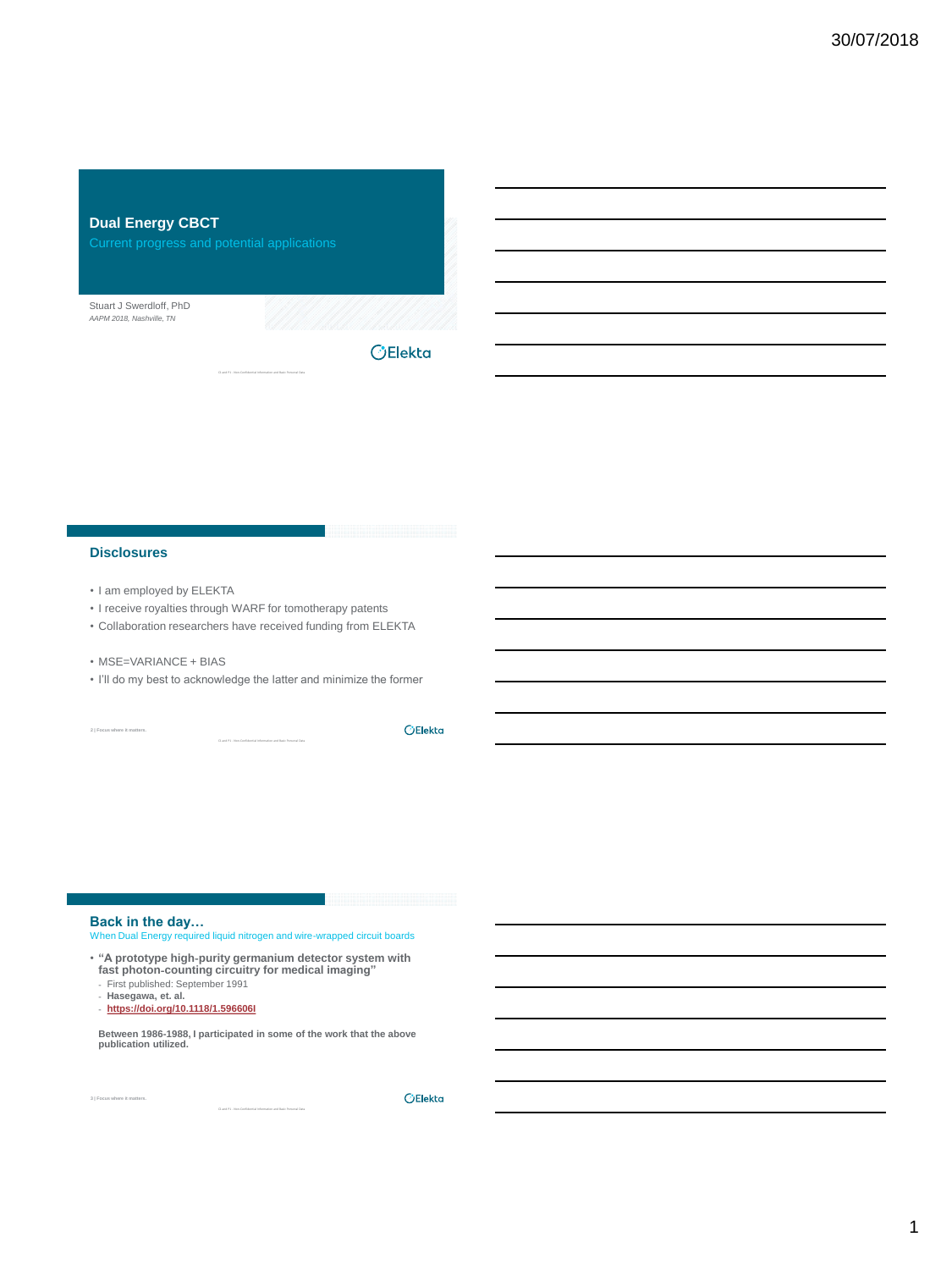# **A quick tour of the tech**

# Different ways of acquiring Dual Energy CT

- Photon Counting
- Layered detectors
- High Speed Switching kVp
- Dual pass/Sequential acquisition
- Split detectors

**4 | Focus where it matters.**

• Dual source (and separate detectors)

**OElekta** 

#### **Potential applications for DE CBCT (Goals)** Not necessarily the same as for DE CT

- Improved soft tissue contrast
- Reduction of high-Z artefact (e.g. Titanium implants)
- Improve patient positioning based on soft tissue information rather than bone.
- Improve patient positioning based on bone when there are implants
- Improve Deformable Registration (due to improved soft tissue contrast) • Distinct from material composition/Stopping power desired for PT
- Which is also desirable if the CBCT is for PT…

**5 | Focus where it matters.**

OElekta

# **Contrast (to Noise) is King**

But (CNR / Dose) as a metric and a goal is quite important

• Reference CT • CBCT • Peference MR



۰

**6 | Focus where it matters.**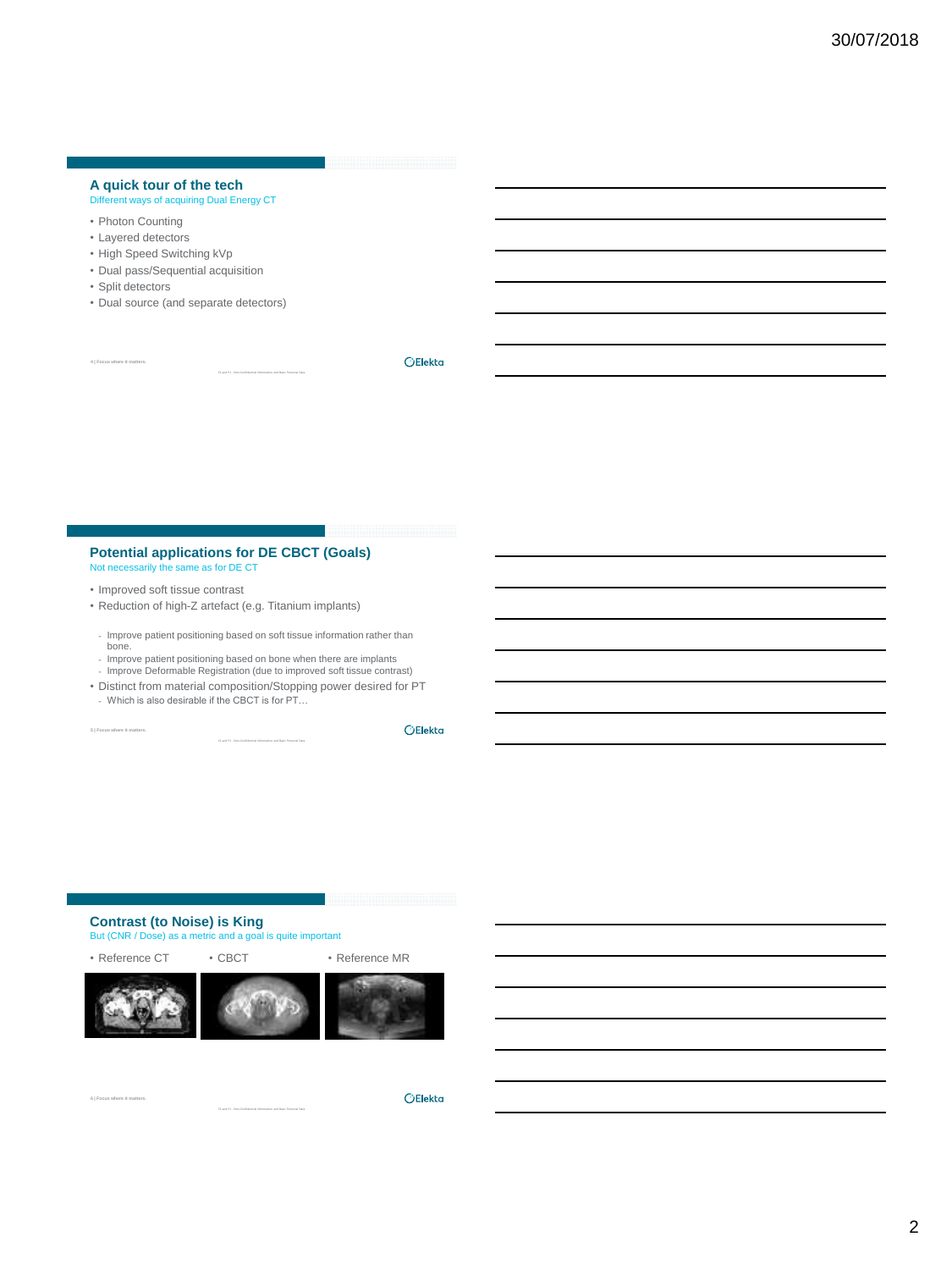# **Modern data, not matching but indicative of current quality** Previous slide had matching data, but very old

• CT • CBCT • MR



**7 | Focus where it matters.**

**OElekta** 

#### **Dual Energy CBCT difference from Dual Energy CT** Different Modes of acquisition, different issues, and different goals n. different issues, and different issues, and different issues.

- DE CBCT shares the classic CBCT issues re: scattering and volumetric FOV
- But one can exploit the advantage of a slower rotation/acquisition - US 9,414,790 B2/Aug.16, 2016
- Trigger the x-ray source to emit x-radiation at a
- second x-ray energy differing from the first x-ray energy
- when the **angular encoder** reports that the gantry is at each of the same **predetermined angular locations**.
- i.e. dual scan, but accurate registration of the projection images

**8 | Focus where it matters.**

**OElekta** 

# **Previous literature on DE CBCT**

- Dual-energy cone-beam CT with a flat-panel detector: effect of<br>reconstruction algorithm on material classification.<br>- <u>[Med Phys.](https://www.ncbi.nlm.nih.gov/pubmed/24506629)</u> 2014 Feb;41(2):021908. doi: 10.1118/1.4863598.<br>- [Zbijewski](https://www.ncbi.nlm.nih.gov/pubmed/?term=Zbijewski W[Author]&cauthor=true&cauthor_uid=24506629) [W](https://www.ncbi.nlm.nih.gov/pubmed/?term=Zbijewski W[Author]&cauthor=true&cauthor_uid=24506629), et. al.
	-
- Dual Energy Cone Beam Computed Tomography for Image Guided Radiation Therapy
- D.G. Kovacs, et. al.

**9 | Focus where it matters.**

- DOI: <https://doi.org/10.1016/j.ijrobp.2016.06.2352>

• Review of DECT: **Dual-Energy CT: General Principles,** AJR:199, November 2012, T. R. C. Johnson, DOI:10.2214/AJR.12.9116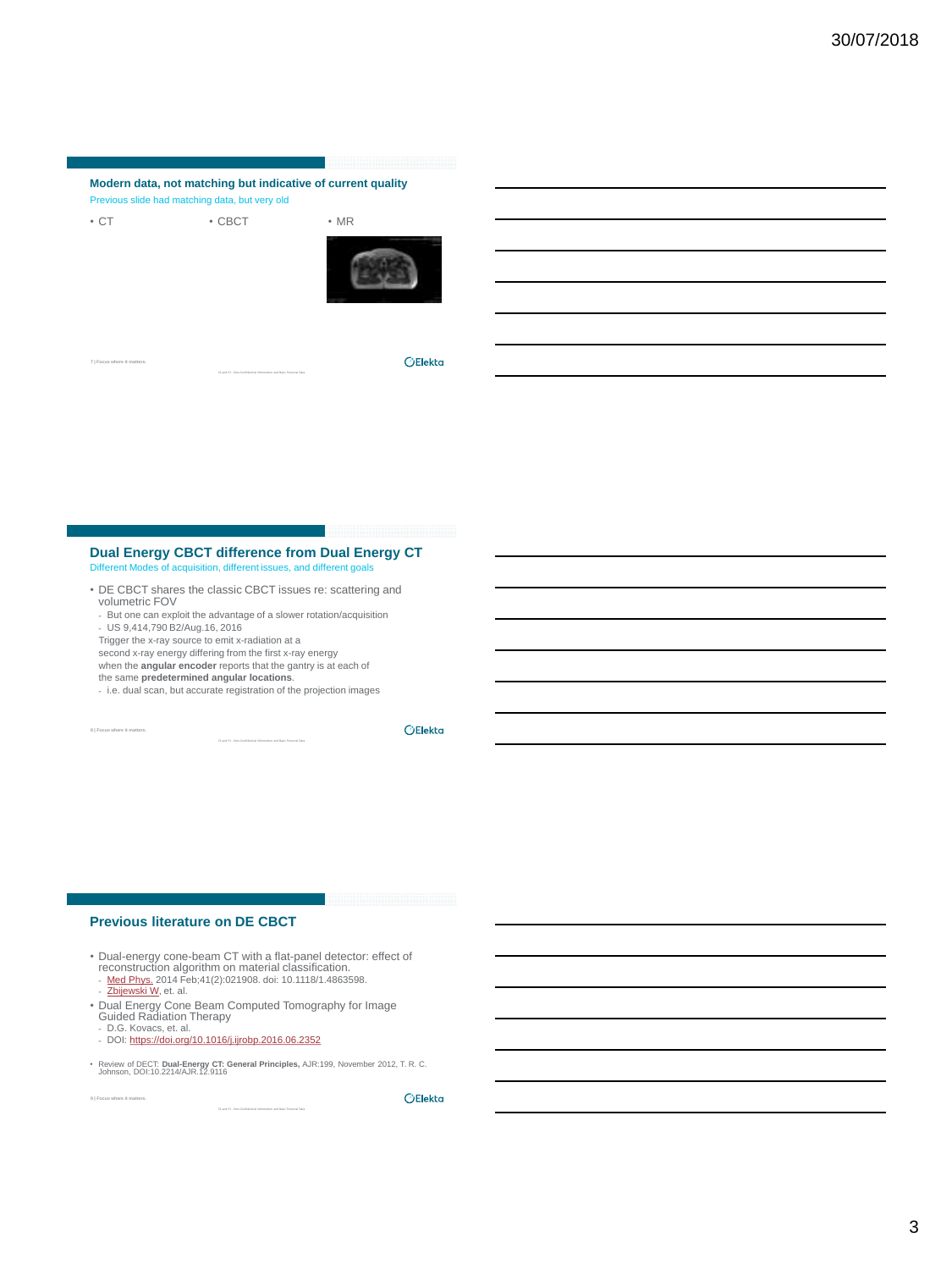# **Current research**

- Sunnybrook
- Iterative reconstruction
- Dual Energy imaging involves subtraction of signal (but addition of noise) - Artefact reduction
- Low Frequency Artefact Correction (scatter) Beam Hardening Correction
- Metal Artefact Correction
- 
- However, current mode of acquisition is not based on the dual scan/angular encoder method

**10 | Focus where it matters.**

**OElekta** 



Comparing the visibility of vestiticles and homogeneity improvement:  $(\Lambda)$  CT image shown as the ground truth converted CRCT images, this change in with SORT and the set of the set of the set of the set of the set of the

# **Possible future areas for research**

**12 | Focus where it matters.**

- Multi-layer Spectral detectors (back to the future!)
- Operate in projection space with priors (scatter reduction)
- Dual Priors (for DE CBCT) based on DE CT (dual datasets)